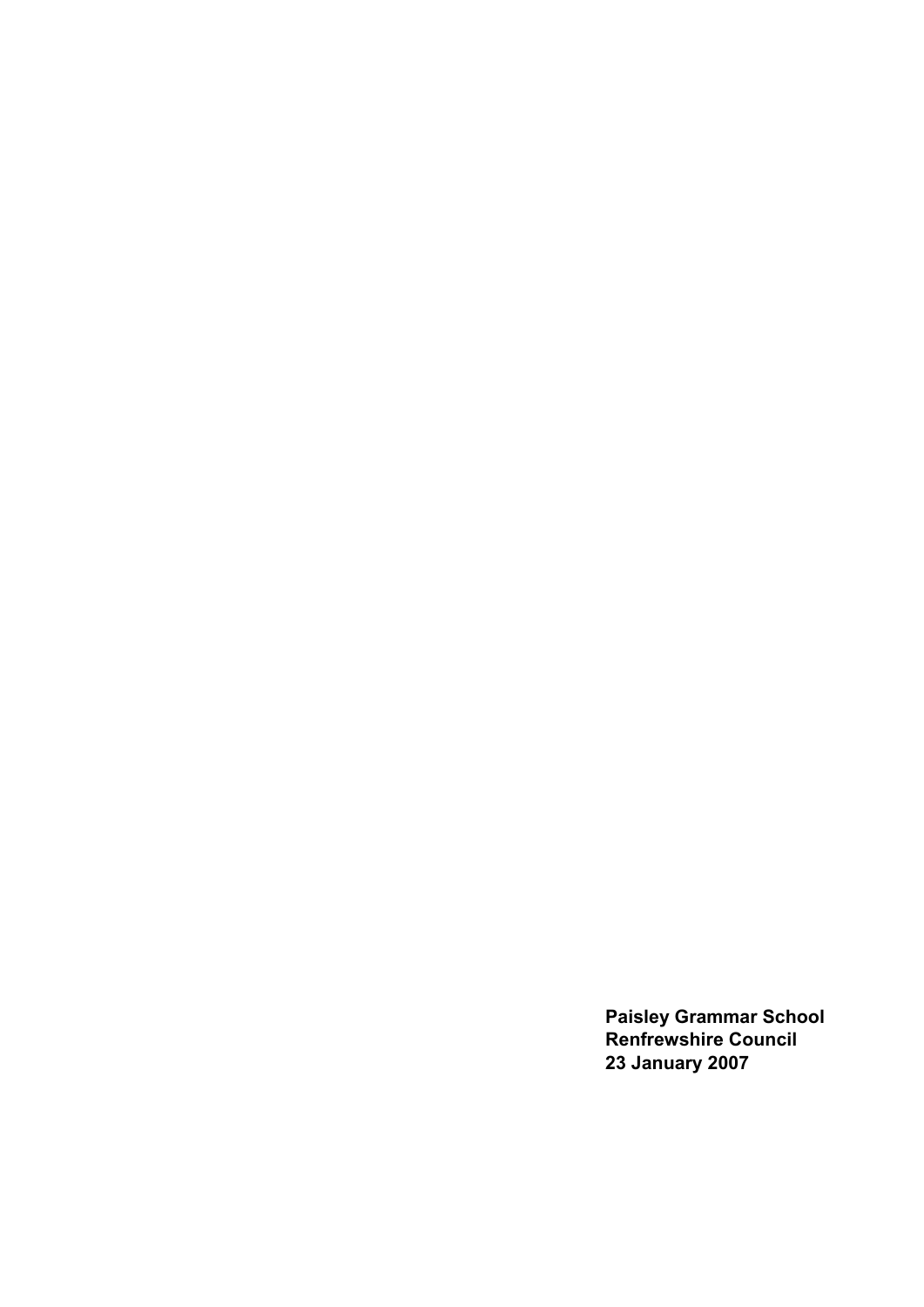| <b>Contents</b>                                                                                                     | Page           |
|---------------------------------------------------------------------------------------------------------------------|----------------|
| 1. Background                                                                                                       | 1              |
| 2. Key strengths                                                                                                    | 1              |
| 3. What are the views of parents, pupils and staff?                                                                 | 1              |
| 4. How good are learning, teaching and<br>achievement?                                                              | $\overline{2}$ |
| 5. How well are pupils supported?                                                                                   | 7              |
| 6. How good is the environment for learning?                                                                        | 8              |
| 7. Leading and improving the school                                                                                 | 9              |
| Appendix 1 Indicators of quality                                                                                    | 12             |
| Appendix 2 Summary of questionnaire responses                                                                       | 13             |
| <b>Attainment in Scottish Qualifications</b><br><b>Appendix 3</b><br><b>Authority (SQA) National Qualifications</b> | 15             |
| How can you contact us?                                                                                             | 17             |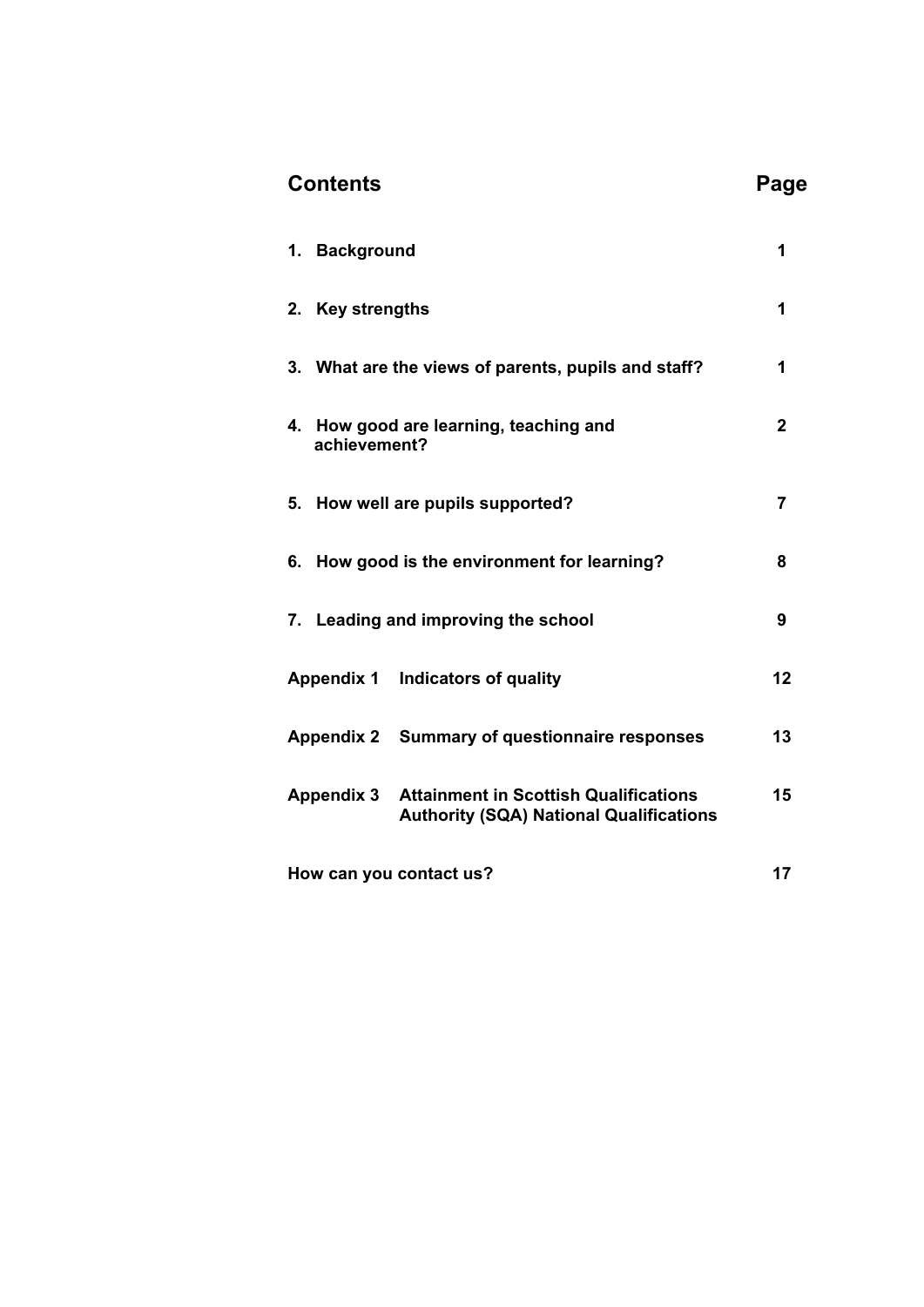# **1. Background**

Paisley Grammar School was inspected in September 2006 as part of a national sample of secondary education. The inspection covered key aspects of the school's work at all stages. It evaluated the quality of the curriculum, analysed pupils' performance in examinations (see Appendix 3) and assessed the quality of pupils' broader achievement. It also evaluated the quality of learning and teaching and pupil support, the environment for learning, the school's processes for self-evaluation, and its overall effectiveness and capacity for improvement. There was a particular focus on the work of the English, mathematics, biology and S1/S2 science, and history departments.

HM Inspectors observed learning and teaching and examined pupils' work. They analysed responses to questionnaires issued to a sample of parents<sup>[1](#page-2-0)</sup> and pupils and to all staff. They interviewed groups of pupils, including the pupil council, and staff. Members of the inspection team also met the chairperson of the School Board, representatives of the parent-teacher association (PTA) and a group of parents.

Paisley Grammar School is a non-denominational school situated close to the centre of Paisley. At the time of the inspection, the roll was 1196. The percentage of pupils entitled to free school meals was above the national average. Pupils' attendance was in line with the national average. The school housed an Intensive Support Facility (ISF), run by the education authority for pupils from Paisley Grammar and neighbouring schools. At the time of the inspection, the headteacher had been in post for eight months.

# **2. Key strengths**

-

HM Inspectors identified the following key strengths.

- The conscientious and hard work of pupils, including their efforts to fund raise for charity.
- The strong sense of pride in the school shared by pupils and staff.
- Caring and committed staff and the quality of pastoral care they provided.
- Effective partnerships with the School Board and PTA.
- The high quality of support for pupils with additional needs.

# **3. What are the views of parents, pupils and staff?**

Around a third of parents responded to the questionnaire. Almost all parents felt that parents' evenings were informative and school reports provided them with helpful

<span id="page-2-0"></span><sup>&</sup>lt;sup>1</sup> Throughout this report, the term 'parents' should be taken to include foster carers, residential care staff and carers who are relatives or friends.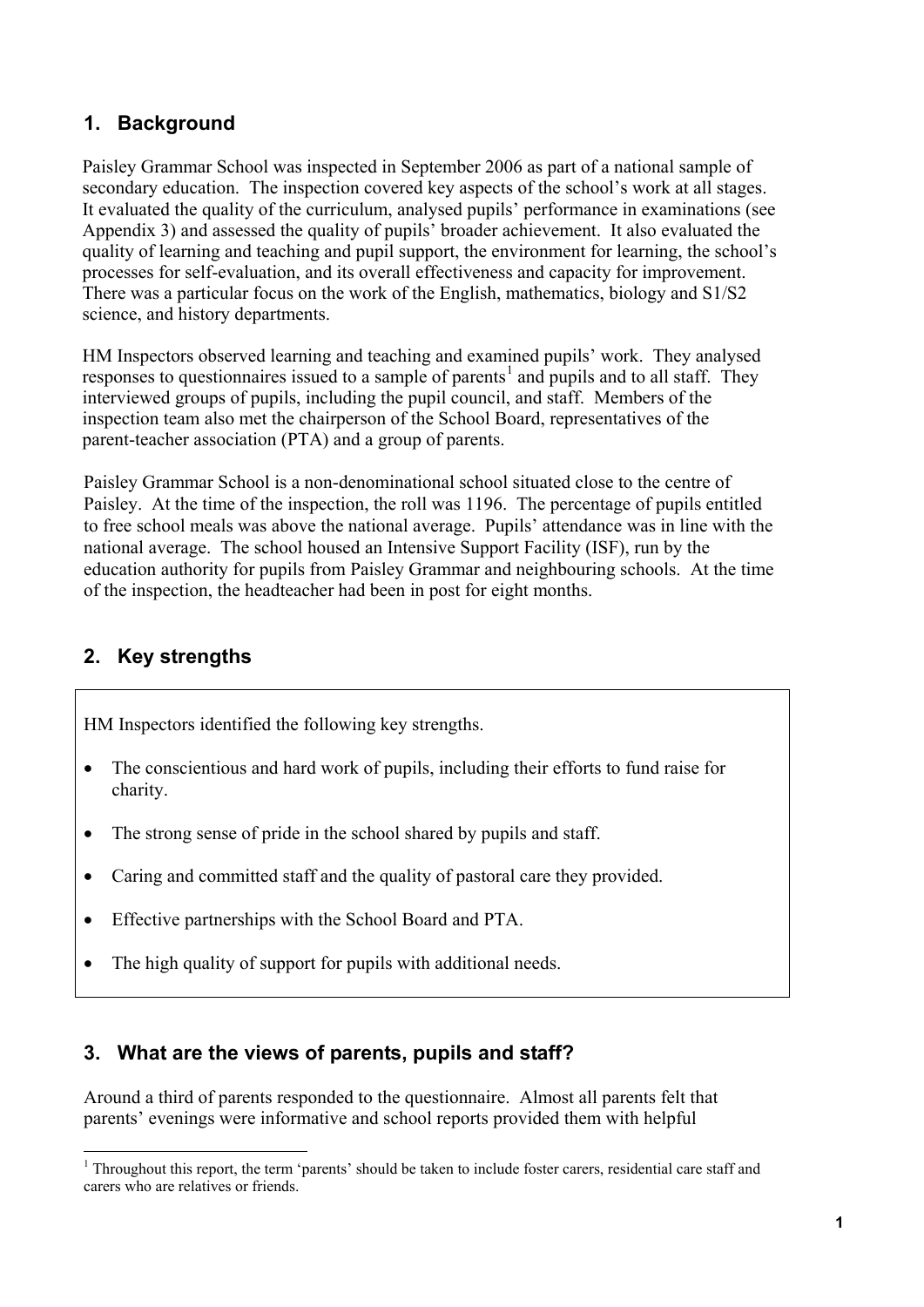information on their child's progress. They felt that staff made them feel welcome and the school had a good reputation in the local community. Most indicated that the school dealt effectively with inappropriate behaviour and was good at consulting them on decisions which affected their child. Almost all pupils felt that they got on well with other pupils and that teachers expected them to work to the best of their ability. While a majority felt that all pupils were treated fairly, less than half thought that pupils' behaviour was good. All staff felt that they showed concern for the care and welfare of pupils and that teachers gave pupils helpful feedback about their work. Most thought that the school dealt effectively with bullying and that they had good opportunities to be involved in decision making processes. A majority of all staff felt that senior managers worked well together. A majority of teachers and less than half of ancillary staff who responded said indiscipline was dealt with effectively.

Further details about what most pleased parents, staff and pupils, and what they would most like to see improved, can be found in Appendix 2 of this report.

# **4. How good are learning, teaching and achievement?**

#### **The curriculum, learning and teaching**

The overall quality of the curriculum was good. At S1/S2, the curriculum was broad and balanced and provided an appropriate range of subjects. The school had taken a number of effective measures to ensure the curriculum met pupils' needs. A number of departments ensured well-planned continuity in learning by building on helpful consultation with associated primary schools. The school planned to extend this practice across all departments. At S3/S4, pupils studied an appropriate range and number of courses leading to national qualifications and accredited courses such as the Award Scheme Development and Accreditation Network (ASDAN) life skills programme for S4 pupils. An effective link with the local further education (FE) college provided vocational courses to meet the needs of some pupils. Some departments had introduced Access and Intermediate courses in order to better meet pupils' needs. At S5/S6, a small group of pupils found it difficult to take the subjects they preferred as a result of the options available. However, the S5/S6 curriculum was strengthened through effective links with neighbourhood schools and the local FE college, where pupils studied subjects such as psychology and care. The ASDAN university programme provided suitable opportunities for pupils in S6 to develop their personal, social and enterprise skills.

Teaching had important strengths. In almost all lessons, teachers gave clear explanations and instructions. They shared the content of lessons clearly with pupils but not always the reasons for what they were learning. They questioned pupils well to check their understanding and develop their thinking. They used an appropriate range of teaching approaches, including increasingly effective use of information communications technology (ICT). Most teachers set suitably high expectations for the amount and quality of work pupils should produce. In a few lessons, teachers were particularly effective in ensuring that pupils remained engaged in a stimulating and challenging variety of activities. Arrangements for setting and checking homework were inconsistent across departments. Most staff used praise appropriately to acknowledge pupils' success and develop their confidence. Almost all pupils settled quickly to their classwork, behaved well and worked conscientiously. Most pupils kept jotters and folders well organised and presented their work well. When given the opportunity, they collaborated effectively in pairs and groups.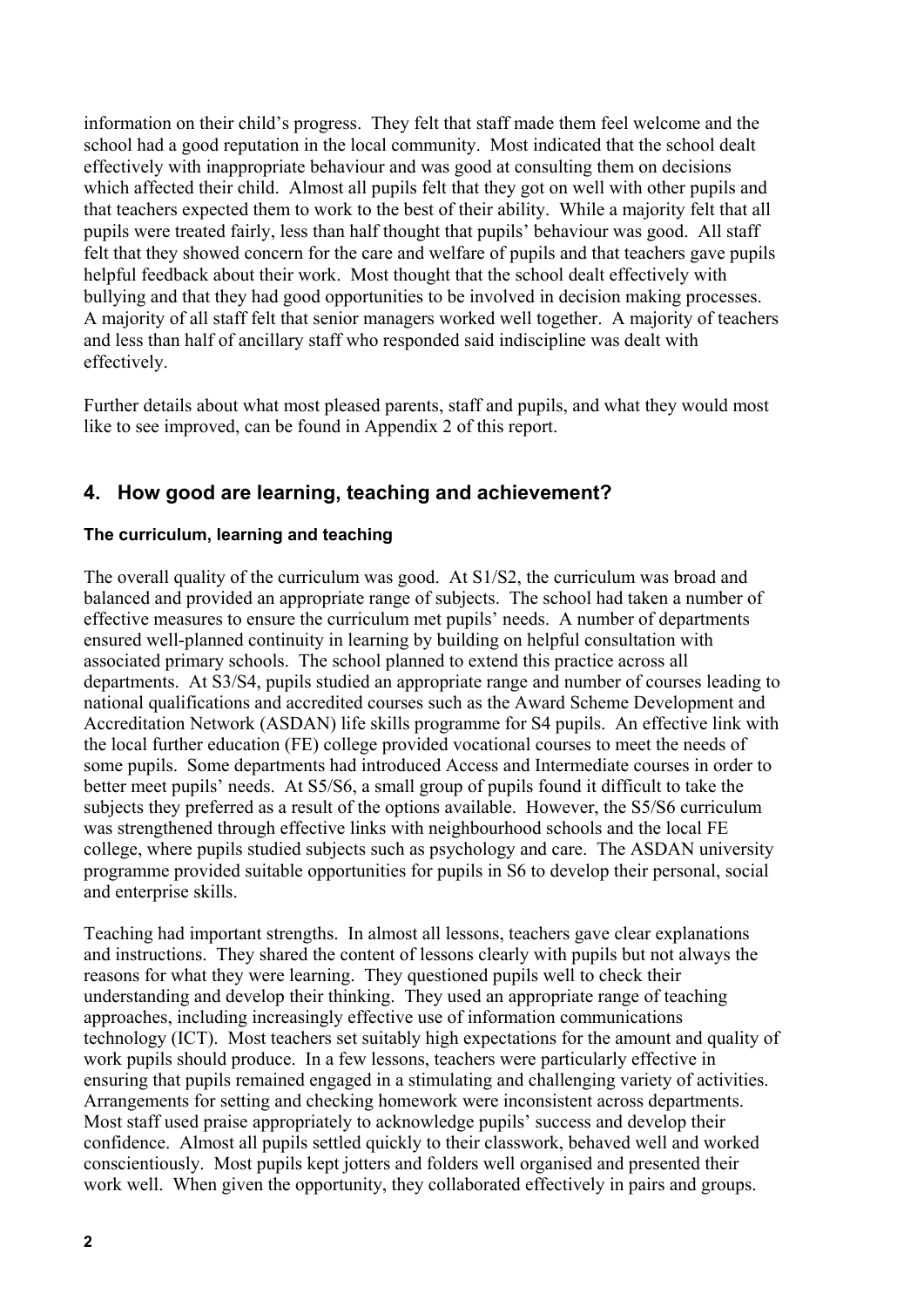<span id="page-4-0"></span>For example, in some lessons they readily contributed a good range of ideas and listened attentively to each other in reaching well-considered conclusions. In a few lessons, pupils remained too passive and made limited progress. Teachers, support staff and the librarian worked productively with pupils to meet a range of learning needs. They used their knowledge of pupils well to target support appropriately. Effective approaches included supported study and 'drop in' tutorials in some subjects. However, some pupils would benefit from more challenging work which made greater demands on them to think and work independently.

#### **Achievement**

The overall quality of attainment at S1/S2 was adequate. By the end of S2, most pupils were attaining or exceeding appropriate national levels in reading. The majority did so in writing and in mathematics. Pupils were making progress in coursework but generally they needed greater challenge based on higher expectations.

The following comments are based on Scottish Qualifications Authority (SQA) data using the Scottish Credit and Qualifications Framework  $(SCQF)^2$  $(SCQF)^2$  for the three year period 2004-2006<sup>[3](#page-4-0)</sup>, and also draw on the overall evaluations of the quality of learning, teaching and meeting pupils' needs.

The overall quality of attainment at S3/S4 was good. By the end of S4, the proportions of pupils attaining five or more awards at SCQF levels 3, 4 and 5 or better were above the national averages. Generally, the quality of attainment at S3/S4 for the last three years had remained constant.

The overall quality of attainment at S5/S6 was good. Results had improved at S5, although some aspects had declined at S6. By the end of S5, the proportions of pupils attaining three or more, or five or more, awards at SCQF level 6 were above the national averages. By the end of S6, performance at SCQF levels 6 and 7 was above the national averages. However, the proportion of pupils attaining one or more, or three or more awards at SCQF level 6 had declined since 2004. The school needed to ensure that it reviewed fully the causes of this decline to bring about improvement in future years.

Information on the subjects inspected is given later in the report. Significant features of attainment in the subjects not inspected were as follows.

• At Standard Grade in S4, the proportion of pupils gaining grades 1-2 in social and vocational skills was well above the national average and pupils performed notably better than in their other subjects. The proportion of pupils gaining grades 1-2 in chemistry was below the national average.

-

<sup>&</sup>lt;sup>2</sup> Scottish Credit and Qualifications Framework (SCQF) levels:

 <sup>7:</sup> Advanced Higher at A-C/CSYS at A-C

 <sup>6:</sup> Higher at A-C

 <sup>5:</sup> Intermediate 2 at A-C; Standard Grade at 1-2

 <sup>4:</sup> Intermediate 1 at A-C; Standard Grade at 3-4

 <sup>3:</sup> Access 3 cluster; Standard Grade at 5-6

<sup>&</sup>lt;sup>3</sup> 2006 data is pre-appeal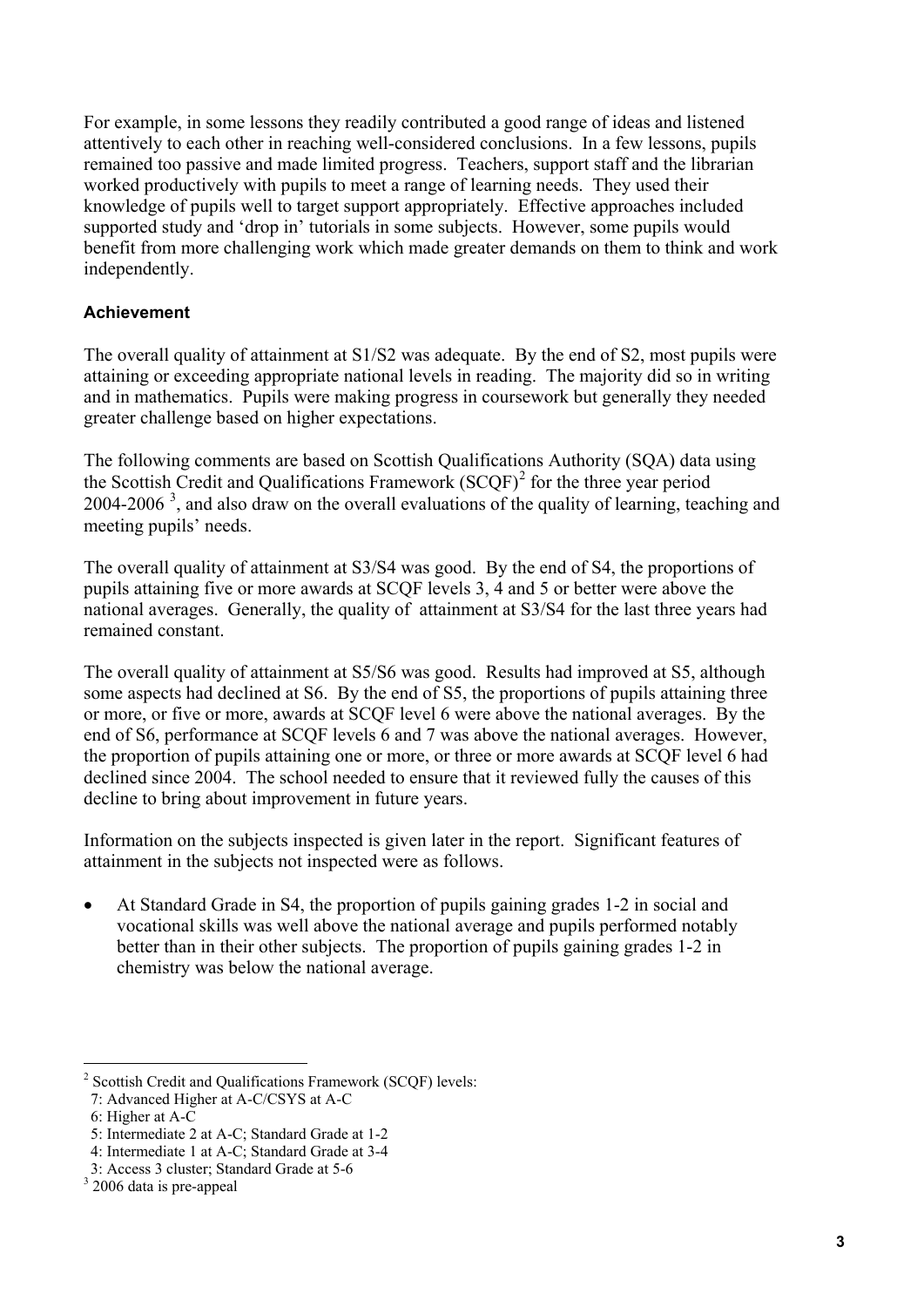- At Higher in S5/S6, the proportion of pupils gaining grades A-C in art and design was well above the national average. The proportions of pupils gaining grades A-C in business management, geography, music and physical education were below national averages.
- At Intermediate 2 in S5/S6, the proportions of pupils gaining grades A-C in art and design, geography, graphic communication, hospitality-practical cookery and physical education were well above the national averages. The proportion of pupils gaining awards at grades A-C in chemistry was well below the national average.
- The proportion of pupils attaining one or more awards at SCQF level 7 was broadly in line with the national average.

Pupils broadened their achievements in a wide variety of ways. They participated in a range of out-of-school activities and many had achieved success through local and national competitions, for example in the Girls' Rapid Response Engineering Challenge. Participation in many of these activities enhanced pupils' self-confidence and learning skills. Significant numbers of pupils broadened their knowledge of the world of work through the school's enterprise activities and links with local businesses. A significant and growing number of pupils gained valuable additional experience as members of a range of musical ensembles and by performing at school concerts. Notably, the school's jazz and ceilidh bands played at prestigious national events. These activities helped pupils to develop their self-esteem, self-discipline and inter-personal skills. Many pupils had developed their sense of responsibility for others by successfully raising funds for Fairtrade and Epilepsy Scotland. A number of pupils were actively involved in the school decision-making process through the pupil forum. At all stages, pupils were actively developing citizenship skills and gaining an awareness of global citizenship through their involvement in the Duke of Edinburgh Award Scheme and the German pupil exchange. Senior pupils achieved a school citizenship award through well-organised peer and classroom support activities within the school.

## **English**

### **Learning and teaching**

Teachers set high expectations of the amount and quality of work pupils should produce, including homework. In most lessons, they provided pupils with a well planned variety of appropriately challenging activities. They explained learning aims clearly and returned to them to reinforce learning in the majority of lessons. Pupils worked conscientiously and with minimum supervision. At all stages, they took pride in their work and presented it well. Almost all collaborated effectively on tasks and developed their ideas well during group discussions. Teachers used a wide range of very effective approaches to meet pupils' learning needs. A feature of very effective practice was the use of well-structured checklists to help pupils understand their strengths and how to improve their work. Teachers had developed and targeted resources well to support pupils' progress.

### **Achievement**

By the end of S2, pupils had made good progress from their prior levels of attainment. Most attained appropriate national levels in reading, listening and talking and the majority did so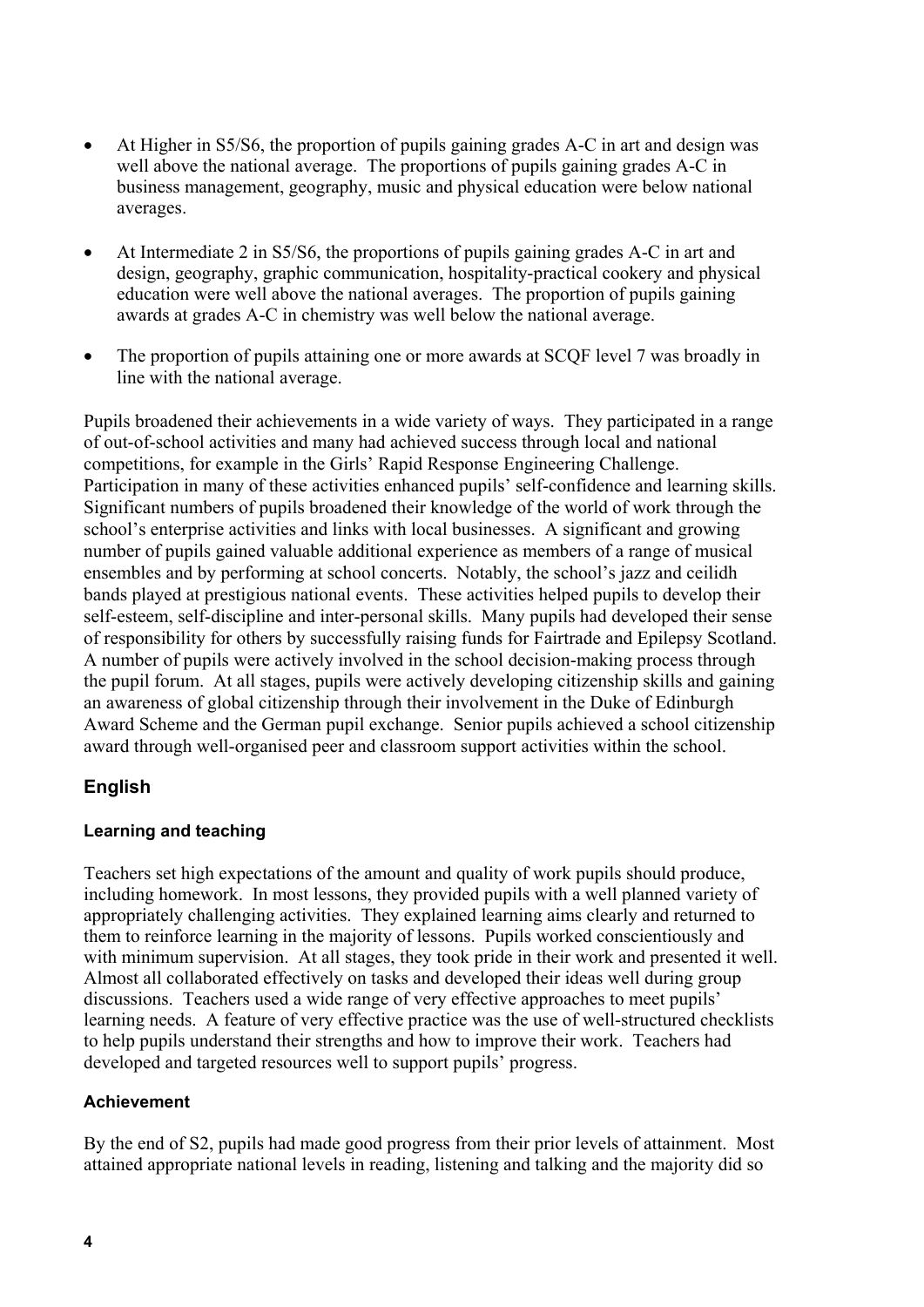in writing. At S4, pupils performed notably better in English than in their other subjects. The proportion of pupils attaining Credit awards was above or well above national averages. The majority of pupils at Intermediate 1 attained A-C grades. The proportion of pupils who attained A-C grades was below the national average at Intermediate 2 and above the national average overall at Higher. Most pupils at Advanced Higher were successful.

Other features of pupils' achievement included the following.

- Pupils in the creative writing club wrote vividly in poetry and prose on a wide range of subjects.
- At all stages, pupils read regularly and spoke and wrote thoughtfully about books.

## **Mathematics**

### **Learning and teaching**

Teachers explained mathematical ideas clearly and used questioning effectively to develop pupils' understanding. In a majority of lessons pupils were encouraged to explain their ideas in detail. However, a few teachers did not share or review with pupils what they were expected to learn. In a few very effective lessons teachers delivered topics well and used problem solving activities to challenge pupils further. However, teaching approaches were inconsistent overall and at times the pace of teaching and learning was too slow. A few classes spent too much time on repetitive activities. Opportunities for pupils to reflect on their own learning were limited. Pupils remained on task well and completed them successfully. Teachers were developing a wide range of materials, including interactive whiteboard resources to enhance teaching and learning. While some teachers were developing these new approaches to meet pupils' needs more fully, this was not consistent across the whole department.

### **Achievement**

A majority of pupils in S2 reached appropriate national levels of attainment. The proportion of S1 pupils attaining national levels early had increased, however very few pupils in S2 progressed to the next level. The proportion of S4 pupils gaining Credit awards was in line with the national average, although performance had decreased in recent years. Performance at Intermediate 2 was well below the national average. At Higher, the proportion of S5/S6 pupils attaining an A-C grade was below the national average. Most pupils at Advanced Higher were successful.

Other features of pupils' achievement included the following.

• A small number of pupils participated successfully in mathematical competitions and activities outwith the school.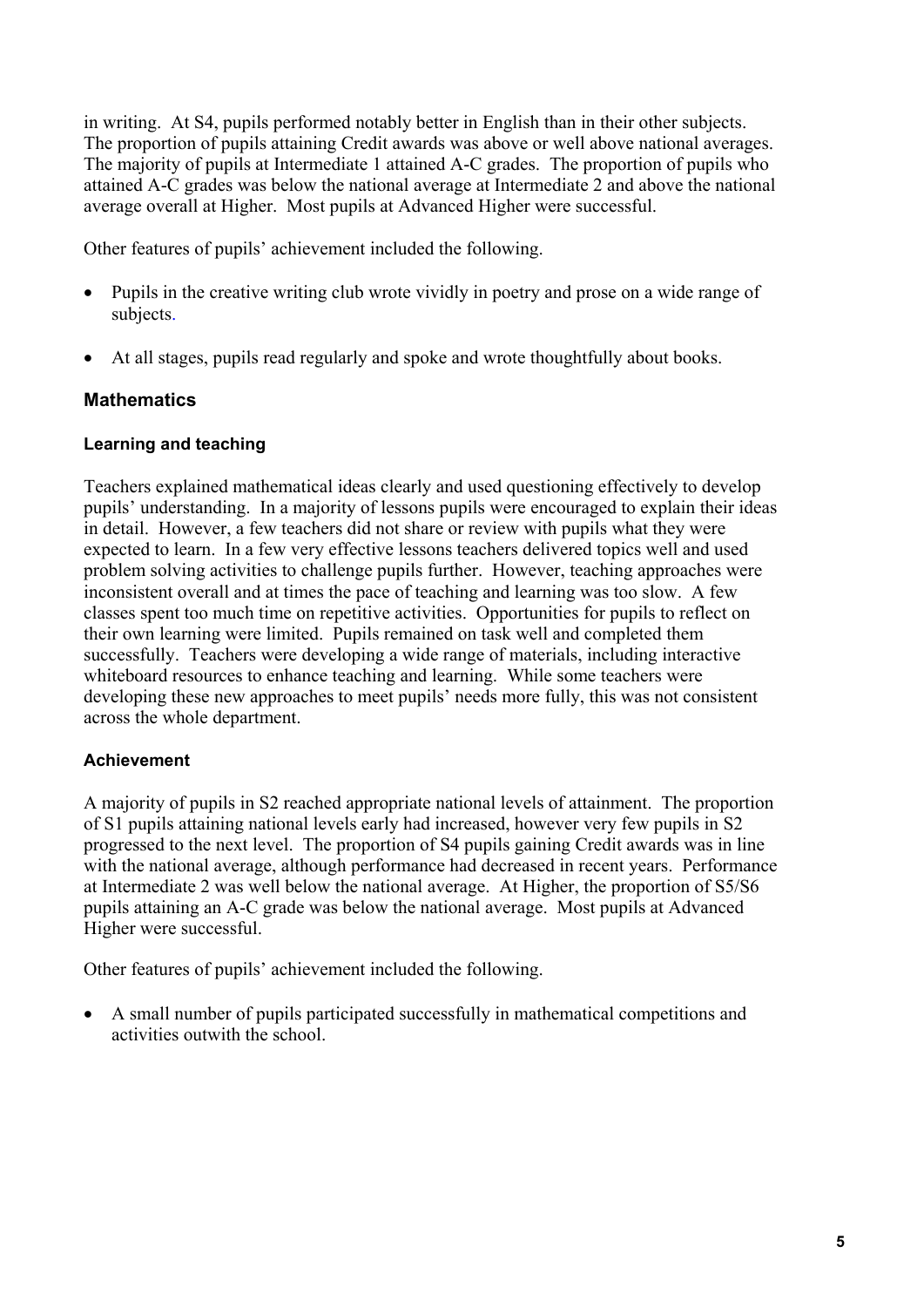## **Biology and S1/S2 science**

## **Learning and teaching**

Most teachers began lessons positively with revision of previous work. They gave helpful explanations and used questioning effectively to check pupils' understanding. Almost all teachers directed pupils well in theoretical and experimental work, using a variety of teaching approaches. However, pupils needed further opportunities to offer extended answers and to interact with teachers. Pupils were able to assess their own work as well as their partner's work as part of their learning. Almost all pupils were well behaved, worked positively in groups and individually and responded well to teachers' questions. Staff used a number of strategies successfully to help all pupils understand coursework and their homework. They monitored pupils' progress well, but needed to help pupils set targets to raise their attainment and to involve them more directly in planning their own learning.

## **Achievement**

At S1/S2, most pupils performed well in their coursework. Teachers were improving S1 pupils' investigative and thinking skills by using a problem-solving approach in science. At S4, the proportion of pupils attaining a Credit award at Standard Grade in biology was above the national average. At S4, the majority of pupils presented for Intermediate 1 in biology attained an A-C grade. At S5/S6, the proportion of pupils attaining A-C grades at Higher in biology was above the national average. The majority of the pupils presented for Intermediate 2 in biology and Advanced Higher in biology attained an A-C grade.

Other features of pupils' achievement included the following.

• S2 pupils were able to administer the emergency life support skills they had learned through the Heartstart programme.

## **History**

## **Learning and teaching**

Teachers planned their lessons carefully and ensured that pupils knew what they were expected to learn. They made some effective use of ICT. Teachers' questioning enabled them to monitor pupils' understanding but did not always sufficiently challenge pupils to think for themselves. Homework was not linked sufficiently well to the work in class. Pupils had good relationships with staff and worked purposefully and effectively individually and in groups. Pupils needed more opportunities to take responsibility for their own learning in order to know what to do to improve their own performance. Teachers had improved learning activities to better meet pupils' needs, but at all stages tasks did not provide higher attaining pupils with sufficient challenge.

### **Achievement**

At S1/S2, most pupils were developing a good understanding of basic historical skills. At S4, the proportion of pupils attaining a Credit award at Standard Grade in history was in line with the national average. At Higher, the proportion of pupils gaining A-C grades was in line with the national average. The proportion of pupils gaining an A grade had declined from above the national average in 2004 to in line with the national average in 2006.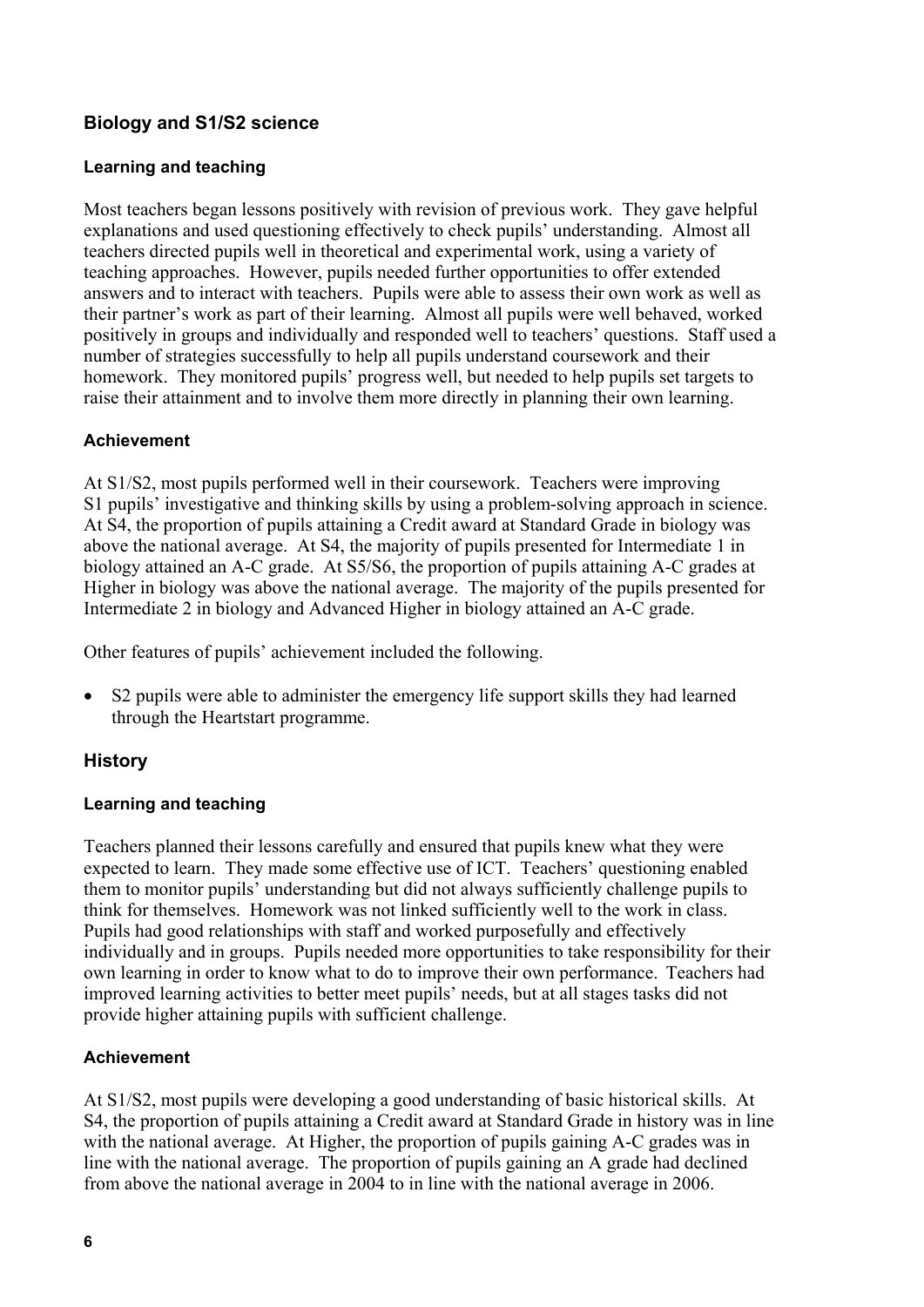Other features of pupils' achievement included the following.

• S4 pupils enhanced their research skills through their responses to educational visits to museums.

## **5. How well are pupils supported?**

The school placed a very high priority on ensuring pupils' care and welfare and supporting their individual needs. Guidance staff worked together very effectively and had positive relations with pupils. Pupils were supported well at the transfer stage from primary to secondary school, and in their subsequent progression through secondary school. The school had strong links with partner agencies and with pupils' families. The home link service played a key role in supporting pupils and families with particular needs. Appropriate arrangements were in place to coordinate child protection procedures. The school had effective approaches to dealing with bullying and racist incidents. It also had very effective systems to monitor and evaluate pupil welfare and performance. Guidance teachers were developing the effective use of pupil support plans for the small number of pupils who needed this additional support.

The school had a well-planned programme for personal and social education (PSE) which covered a wide range of appropriate topics. S1/S2 pupils were taught in classes of 20 or less and the guidance team provided class teachers with effective support. However, the programme was delivered largely by non-specialist staff and pupils' learning experiences were variable. The school offered a wide range of extra-curricular activities and some opportunities for pupils to take on additional responsibilities throughout the school, for example mentoring S1 pupils. Pupils generally took a pride in being part of the school and behaviour within the school buildings was good. Staff used a variety of measures to encourage positive behaviour. However, there was a lack of consistency in approaches to managing behaviour overall.

The school had very effective and well-planned procedures to provide pupils with academic and vocational guidance. Guidance and support staff were very effective in giving helpful and relevant advice to pupils in their course and career choices. Pupils with additional support needs were interviewed by guidance and support for learning staff together when making their choices. The school had developed strong links for senior pupils with neighbouring secondary schools, the local college and university. For example, a number of S5 pupils had a full time college placement. Enterprise activities formed part of the curriculum for a group of S3 pupils.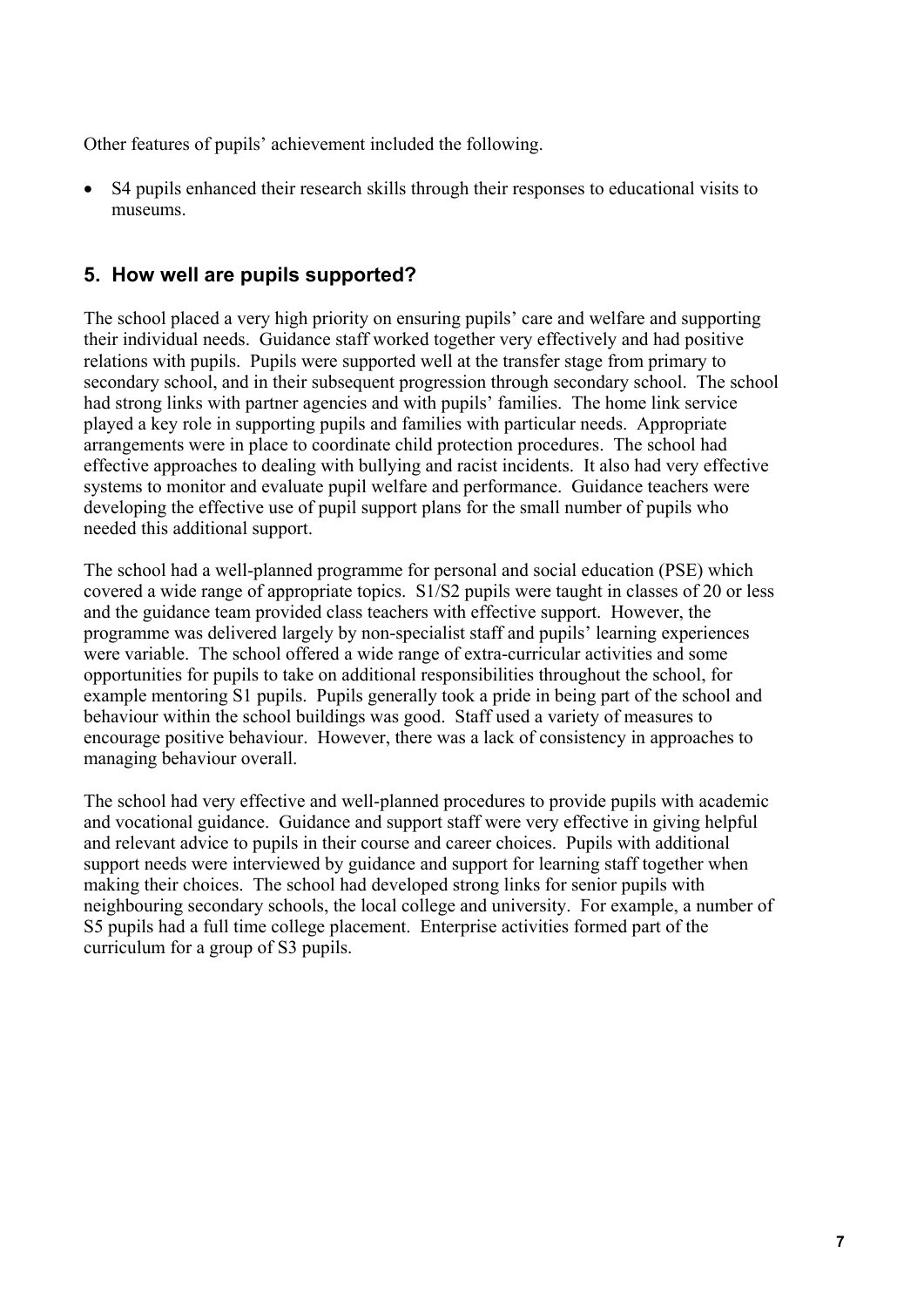Pupils in all years who required additional support received very good help from learning support staff. Staff had established an effective range of approaches to meeting learning needs. The school librarian also provided pupils with effective support for reading and handling information. Younger pupils were well supported by teaching and ancillary staff and S6 pupils who were 'classroom buddies'. A number of pupils with additional support needs made effective use of laptops in their classwork. Learning support specialists also managed successfully a support base for pupils with behavioural difficulties.

The pastoral care and support for learning staff worked very effectively as a team and provided strong support to all pupils. The school was moving towards full implementation of plans for an integrated, systematic approach to delivering pastoral and learning support.

The Intensive Support Facility provided strong support and commitment to pupils who were at risk of exclusion from schools across the local authority. The staff had built up very good relationships with pupils through daily discussion of personal targets. Pupils expressed their appreciation of the structured support offered in the ISF. The staff team maintained effective links with pupils' families, base schools and other support agencies. In order to support an appropriate increase in inclusion opportunities, their school day needed to be lengthened and their curriculum matched more closely to their abilities.

# **6. How good is the environment for learning?**

| Aspect                                        | Comment                                                                                                                                                                                                                                                                                                                                                                                                                                                                                                                                                                                                                                                                                                                   |
|-----------------------------------------------|---------------------------------------------------------------------------------------------------------------------------------------------------------------------------------------------------------------------------------------------------------------------------------------------------------------------------------------------------------------------------------------------------------------------------------------------------------------------------------------------------------------------------------------------------------------------------------------------------------------------------------------------------------------------------------------------------------------------------|
| Quality of<br>accommodation and<br>facilities | The accommodation was adequate. With the support of the education<br>authority, parts of the school had been refurbished effectively.<br>However, older areas of the school had yet to be upgraded. At times,<br>rooms were too warm for effective learning and teaching. Pupils<br>made good use of the well-stocked library. The school had<br>appropriate arrangements for secure access to the main building.<br>Provision for ICT was improving but varied across departments. The<br>school had limited social areas for pupils and playground space.<br>Access for the disabled was appropriate. A number of problems with<br>the ingress of water and the condition of pupils' toilets needed to be<br>addressed. |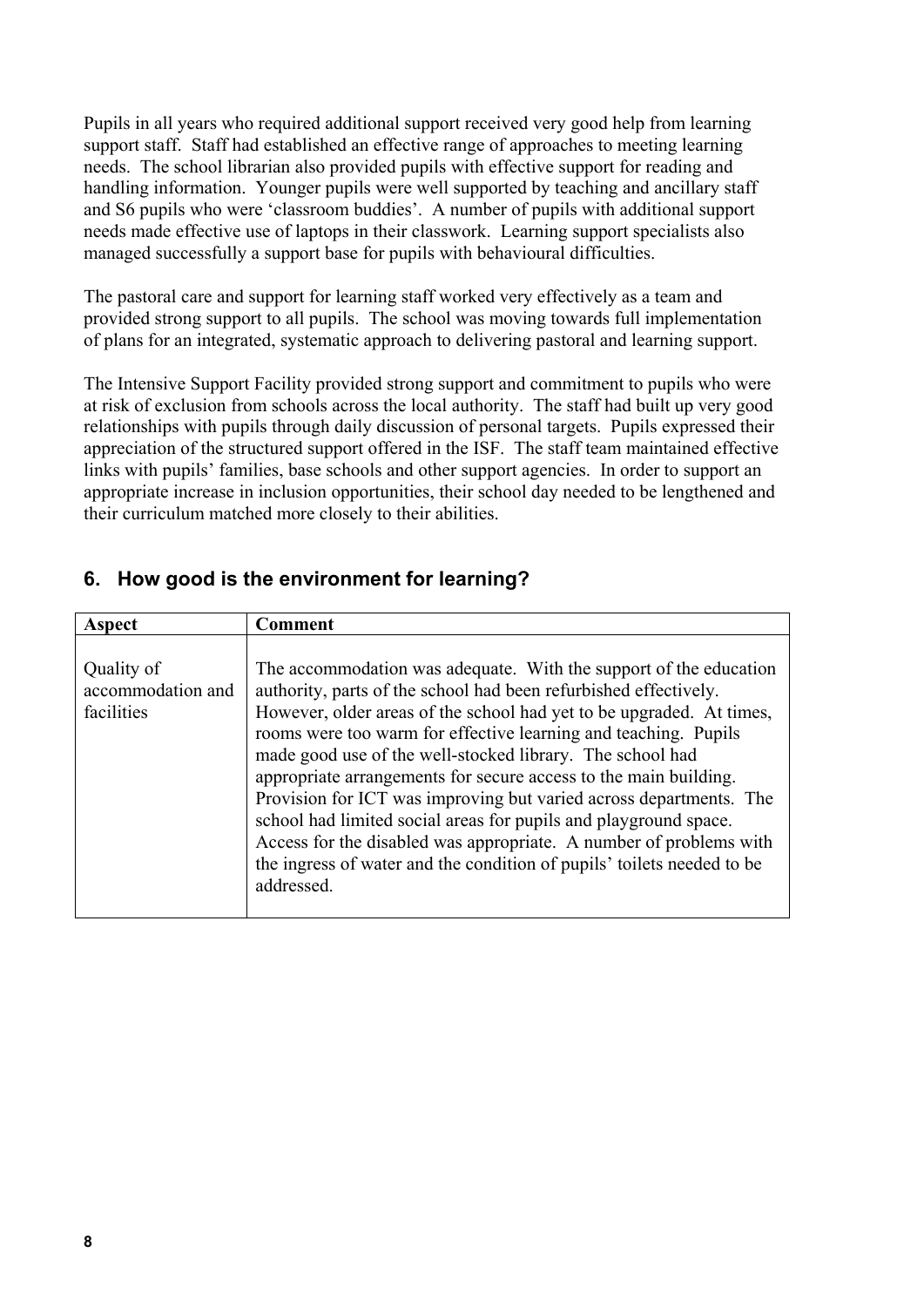| <b>Aspect</b>                                                                                 | <b>Comment</b>                                                                                                                                                                                                                                                                                                                                                                                                                                                                                                                                                                                                                                                                                                                                                                                                                                                                                                                                                                                                                                                                        |
|-----------------------------------------------------------------------------------------------|---------------------------------------------------------------------------------------------------------------------------------------------------------------------------------------------------------------------------------------------------------------------------------------------------------------------------------------------------------------------------------------------------------------------------------------------------------------------------------------------------------------------------------------------------------------------------------------------------------------------------------------------------------------------------------------------------------------------------------------------------------------------------------------------------------------------------------------------------------------------------------------------------------------------------------------------------------------------------------------------------------------------------------------------------------------------------------------|
| Climate and<br>relationships,<br>expectations and<br>promoting<br>achievement and<br>equality | The school had a welcoming ethos. Relationships between pupils<br>and staff were positive. Pupils were proud of their school and<br>were friendly and well-behaved. However, a small minority of<br>pupils disrupted the flow of other pupils' learning in some<br>lessons. Pupil and staff morale had improved and they were<br>more involved in school decision-making. Most staff had taken<br>some positive steps to promote an ethos of achievement by<br>rewarding pupils' successes in classwork. However, this<br>approach was not consistent across the school. A formal process<br>for monitoring individual pupil targets had not been fully<br>developed. As a result, some pupils' overall expectations of what<br>they could achieve were low. While the school had a clearly<br>stated racial equality policy, it needed to promote racial equality<br>more widely across the curriculum. The school celebrated<br>religious diversity through religious and moral education and at<br>assemblies. Appropriate arrangements were in place for religious<br>observance. |
| Partnership with<br>parents and the<br>community                                              | The school had very effective links with parents, the School Board,<br>PTA and the wider community. Parents and the School Board fully<br>supported the school and participated in the life of the school. The<br>school provided regular, helpful information to parents on their<br>children's progress and useful advice to help them support their<br>children's learning. The school also kept parents up to date with<br>school events through informative newsletters and features in the<br>local press. The headteacher had surveyed their views on<br>arrangements for parents' evenings and, as a result, had planned<br>improvements for future meetings. The school invited many visitors<br>to participate in curricular aspects of the school. For example, a<br>number of organisations contributed to the school's PSE programme.<br>The school had established effective links with the local college,<br>primary and secondary schools.                                                                                                                            |

# **7. Leading and improving the school**

Paisley Grammar School provided a caring environment for learning. The new headteacher was encouraging pupils and staff to be more directly involved in improving the school. The school maintained good standards of attainment, although some pupils were capable of attaining higher levels. The majority of teachers reviewed their approaches to learning and teaching to help pupils improve their attainment. Most staff worked conscientiously to provide relevant tasks for pupils. Most pupils were motivated to do well in their classwork and many were succeeding in curricular and extra-curricular activities. However, at times, pupils' learning experiences were not sufficiently stimulating or challenging.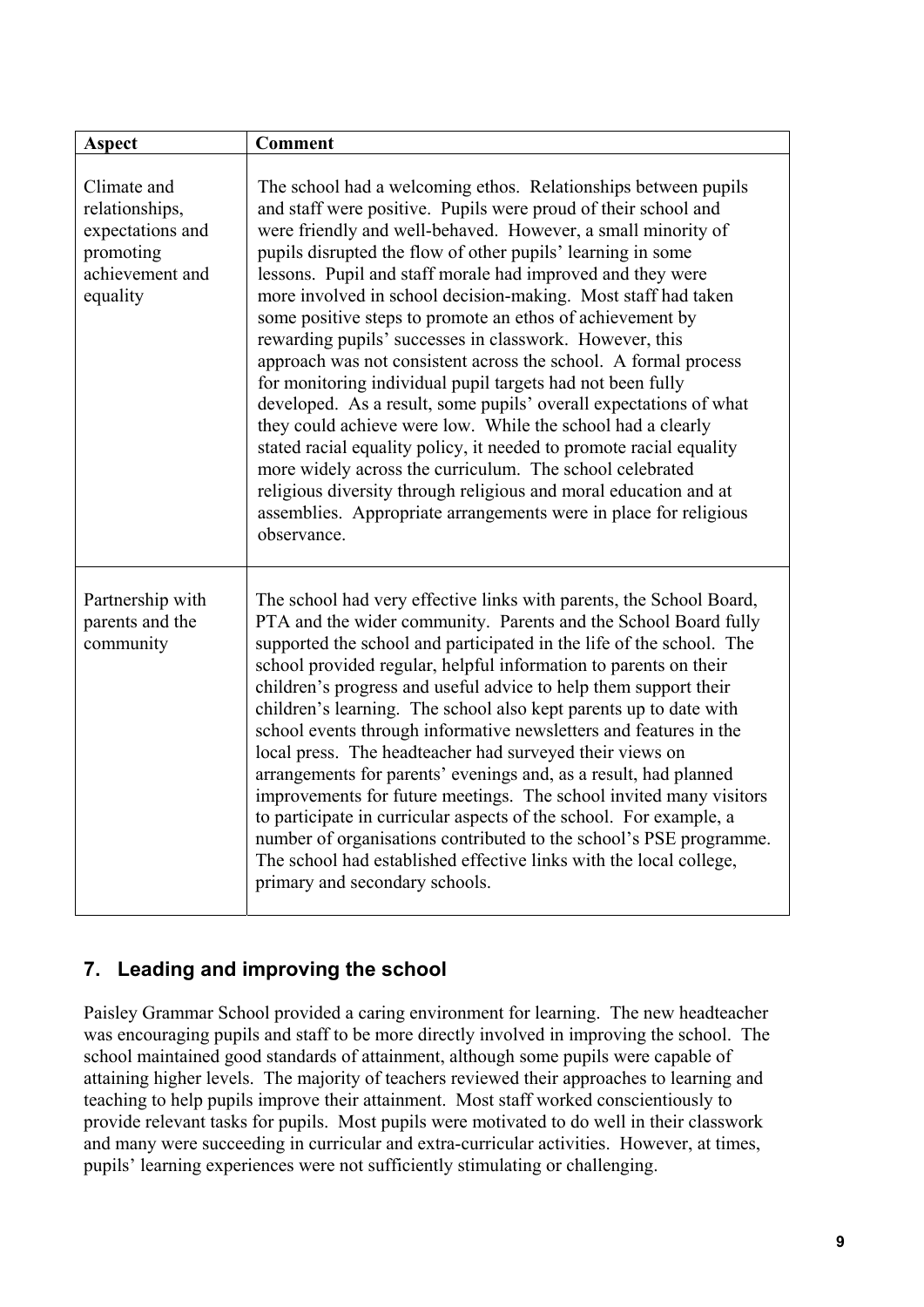In her short time in post, the headteacher had made a positive start to leading the school. Whilst as yet her initiatives had still to have a decisive impact on performance, the signs of a developing climate for improvement were encouraging. She had established effective working relationships with pupils and staff. Staff felt involved in the developments of the school and shared the headteacher's vision for moving the school forward. While the school had many strengths, the headteacher had recognised appropriate priorities for improvement and was putting systems and procedures into place to address these aspects. She had provided effective support and encouragement to depute headteachers and principal teachers in developing their roles as leaders of learning and teaching. Leadership across the school was good overall, although it varied in consistency of impact on improvement. The senior management team was developing effective teamwork and individual members carried out their revised remits competently. Most principal teachers contributed well to the school's improvement plans to meet the needs of all pupils. A number of principal teachers had improved approaches to learning and teaching approaches in their departments to help raise pupils' attainment.

Most departments were developing systematic approaches to monitoring and evaluating the performance of pupils. Informal monitoring of the quality of learning and teaching had been carried out by some promoted staff. The school had still to ensure that all staff were engaged in regular and rigorous reviews of learning, teaching and meeting pupils' needs. Pupils needed to know how to improve their performance and how to be independent learners. In taking the school forward, the headteacher and staff needed to work together to develop a consistent whole school approach to self-evaluation and to ensure that resulting actions led to improvement.

# **Main points for action**

To further improve the quality of education provided and raise attainment, the school and education authority should take account of the need to:

- improve pupils' progress at S1/S2 and improve performance in a number of subjects particularly;
- ensure greater challenge for pupils in their learning and higher expectations of their performance;
- address the accommodation issues identified in this report;
- develop systematic approaches to monitoring learning and teaching and tracking pupils' progress which have a direct impact on improving quality; and
- continue to develop leadership for learning across the school.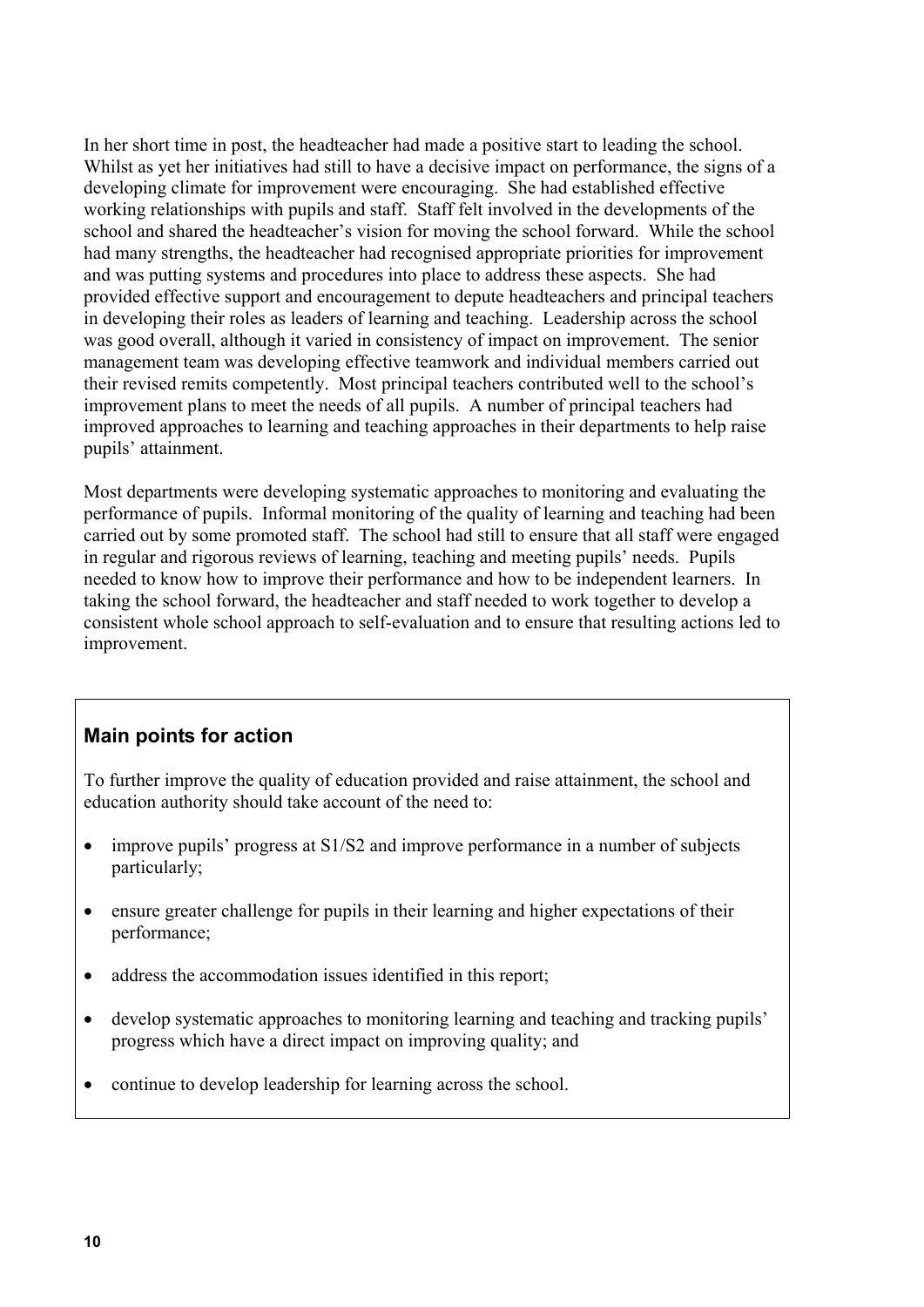#### **What happens next?**

The school and the education authority have been asked to prepare an action plan indicating how they will address the main findings of the report, and to share that plan with parents and carers. Within two years of the publication of this report parents and carers will be informed about the progress made by the school.

Hakim Din HM Inspector

23 January 2007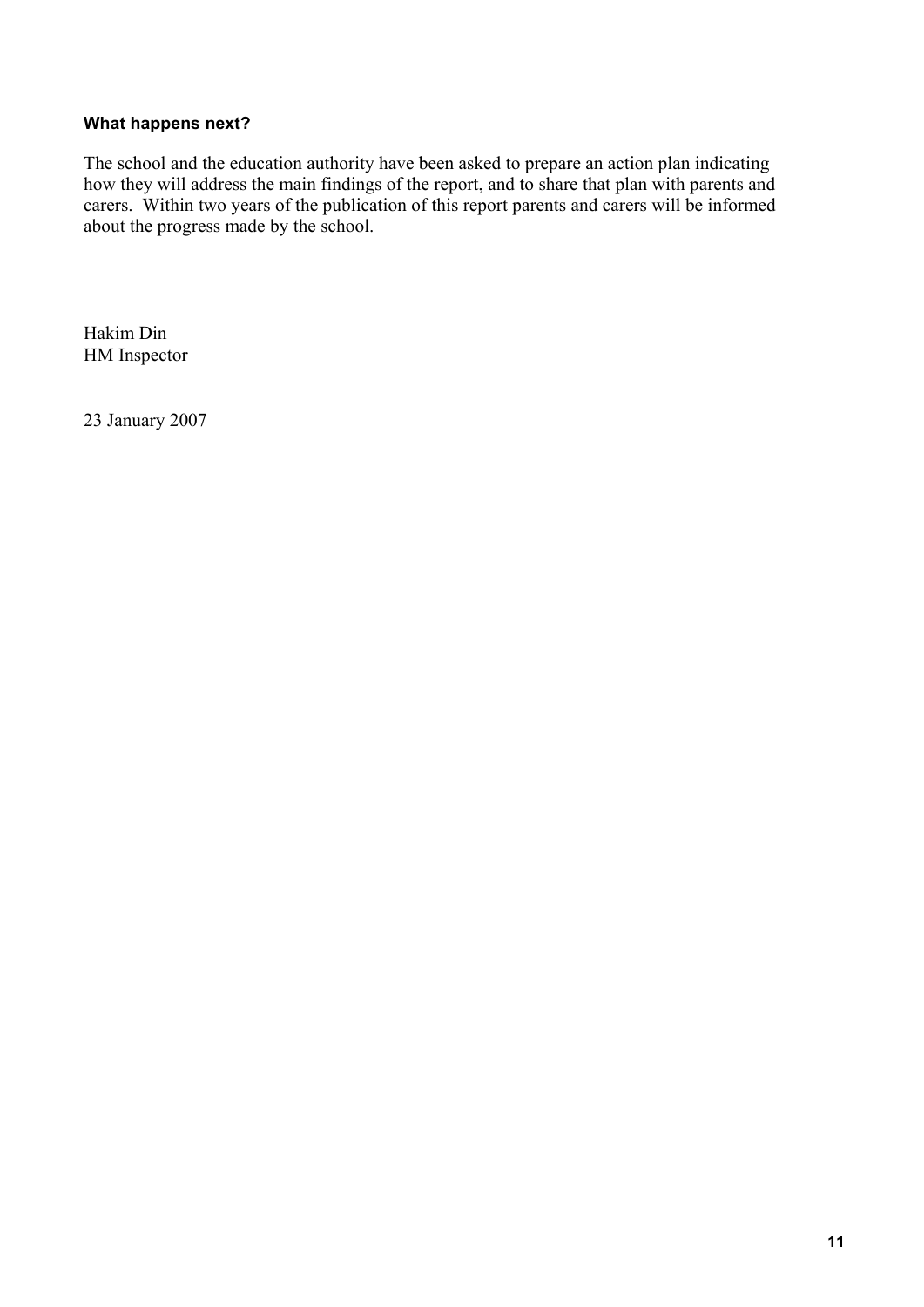# **Appendix 1 Indicators of quality**

The sections in the table below follow the order of this report. You can find the main comments made about each of the quality indicators in those sections. However, aspects of some quality indicators are relevant to other sections of the report and may also be mentioned in those other sections.

| How good are learning, teaching and achievement? |          |  |  |
|--------------------------------------------------|----------|--|--|
| Structure of the curriculum                      | good     |  |  |
| The teaching process                             | good     |  |  |
| Pupils' learning experiences                     | good     |  |  |
| Meeting pupils' needs                            | good     |  |  |
| Overall quality of attainment: S1/S2             | adequate |  |  |
| Overall quality of attainment: S3/S4             | good     |  |  |
| Overall quality of attainment: S5/S6             | good     |  |  |

| How well are pupils supported?     |           |
|------------------------------------|-----------|
| Pastoral care                      | very good |
| Personal and social development    | good      |
| Curricular and vocational guidance | very good |
| Learning support                   | very good |

| How good is the environment for learning?                       |           |  |  |
|-----------------------------------------------------------------|-----------|--|--|
| Accommodation and facilities                                    | adequate  |  |  |
| Climate and relationships                                       | good      |  |  |
| Expectations and promoting achievement                          | good      |  |  |
| Equality and fairness                                           | good      |  |  |
| Partnership with parents, the School Board and<br>the community | very good |  |  |

| Leading and improving the school |          |  |
|----------------------------------|----------|--|
| Leadership of the headteacher    | good     |  |
| Leadership across the school     | good     |  |
| Self-evaluation                  | adequate |  |

This report uses the following word scale to make clear the judgements made by inspectors:

| outstanding, sector leading                    |
|------------------------------------------------|
| major strengths                                |
| important strengths with areas for improvement |
| strengths just outweigh weaknesses             |
| important weaknesses                           |
| major weaknesses                               |
|                                                |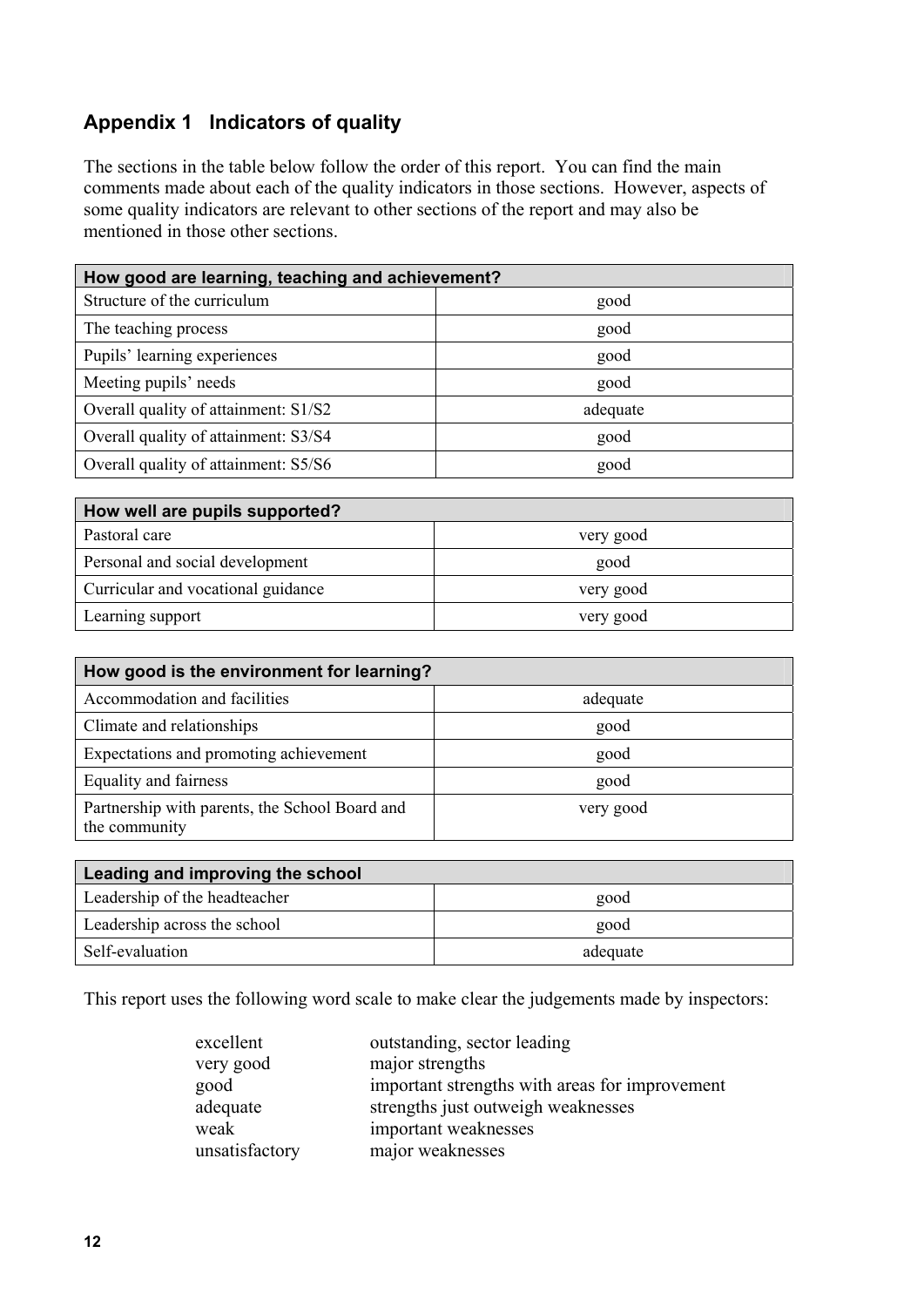# **Appendix 2 Summary of questionnaire responses**

| What parents thought the school did well                                                                                                                                                                                                                                                                                                                                                                                                                                                                                           | What parents think the school could do<br>better                                                            |
|------------------------------------------------------------------------------------------------------------------------------------------------------------------------------------------------------------------------------------------------------------------------------------------------------------------------------------------------------------------------------------------------------------------------------------------------------------------------------------------------------------------------------------|-------------------------------------------------------------------------------------------------------------|
| Almost all parents thought that:<br>their children were treated fairly and<br>enjoyed being at school.<br>Most thought that:<br>the school encouraged children to work<br>to the best of their ability and would<br>respond to matters of concern; and<br>there was mutual respect between<br>teachers and pupils.                                                                                                                                                                                                                 | Around a quarter of parents wanted more<br>٠<br>information on the school's priorities for<br>improvement.  |
| What pupils thought the school did well                                                                                                                                                                                                                                                                                                                                                                                                                                                                                            | What pupils think the school could do<br>better                                                             |
| Most pupils thought that:<br>teachers checked their homework and<br>helped them with their classwork;<br>the school helped them to keep safe and<br>$\bullet$<br>healthy and they knew what to do if they<br>were upset;<br>the school helped them when they were<br>$\bullet$<br>having difficulties and at least one<br>teacher knew them well; and<br>they enjoyed being at school.<br>The majority of pupils thought that:<br>teachers listened to what they said and<br>$\bullet$<br>staff were good at dealing with bullies. | More than half of the pupils thought that<br>$\bullet$<br>the behaviour of other pupils could be<br>better. |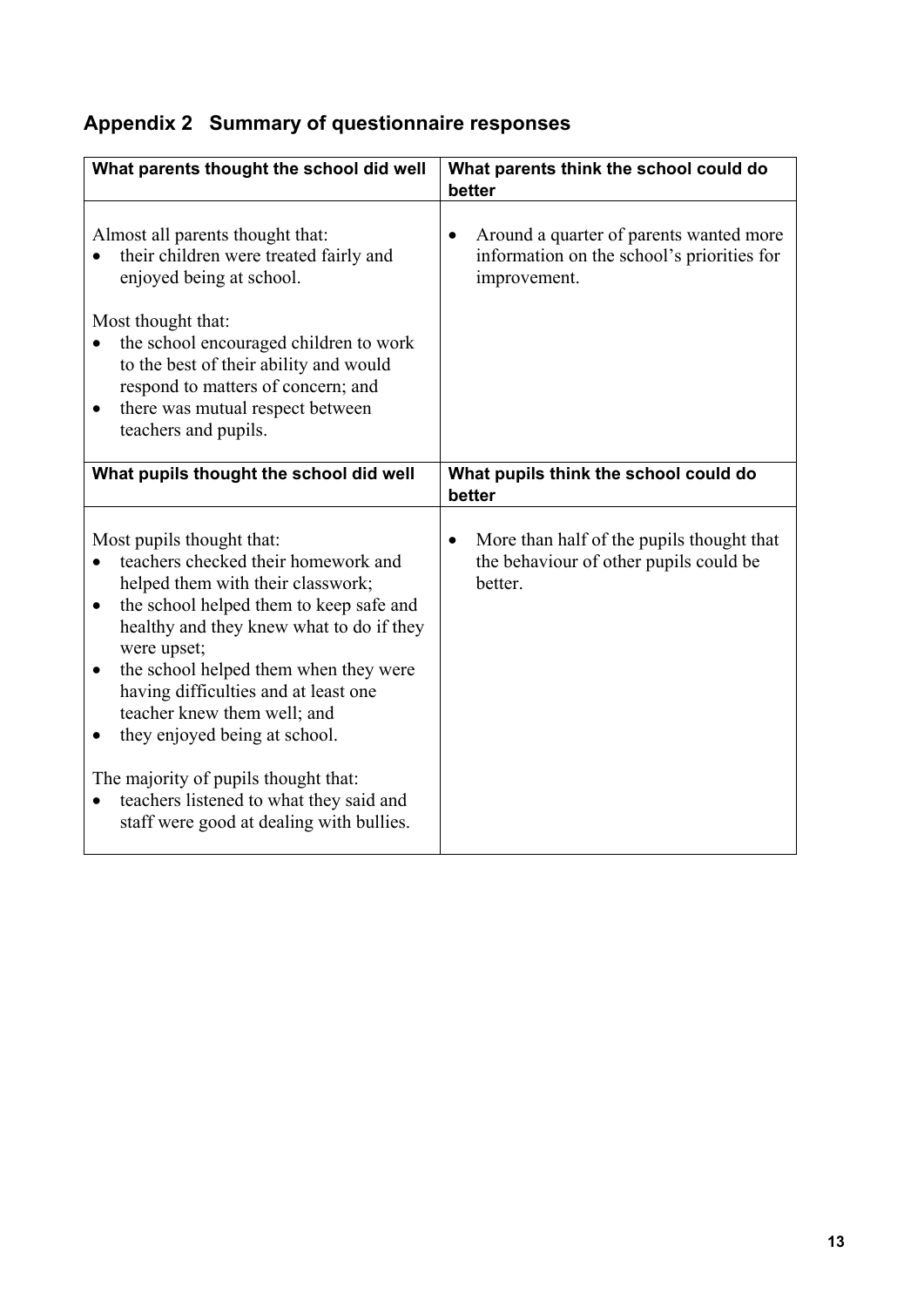| What staff thought the school did well                                                                                                                                                                                                   | What staff think the school could do<br>better                                                                                                                           |  |  |
|------------------------------------------------------------------------------------------------------------------------------------------------------------------------------------------------------------------------------------------|--------------------------------------------------------------------------------------------------------------------------------------------------------------------------|--|--|
| Almost all staff thought that:<br>they worked hard to promote and<br>maintain good relations with the local<br>community; and<br>they set high standards for pupils'<br>$\bullet$<br>attainment and they liked working in the<br>school. | Around half of teaching staff and two<br>$\bullet$<br>thirds of the support staff would like to<br>see standards for better behaviour to be<br>more consistently upheld. |  |  |
| Most staff thought that:<br>their development time was used<br>$\bullet$<br>effectively and there was mutual respect<br>between staff and pupils.                                                                                        |                                                                                                                                                                          |  |  |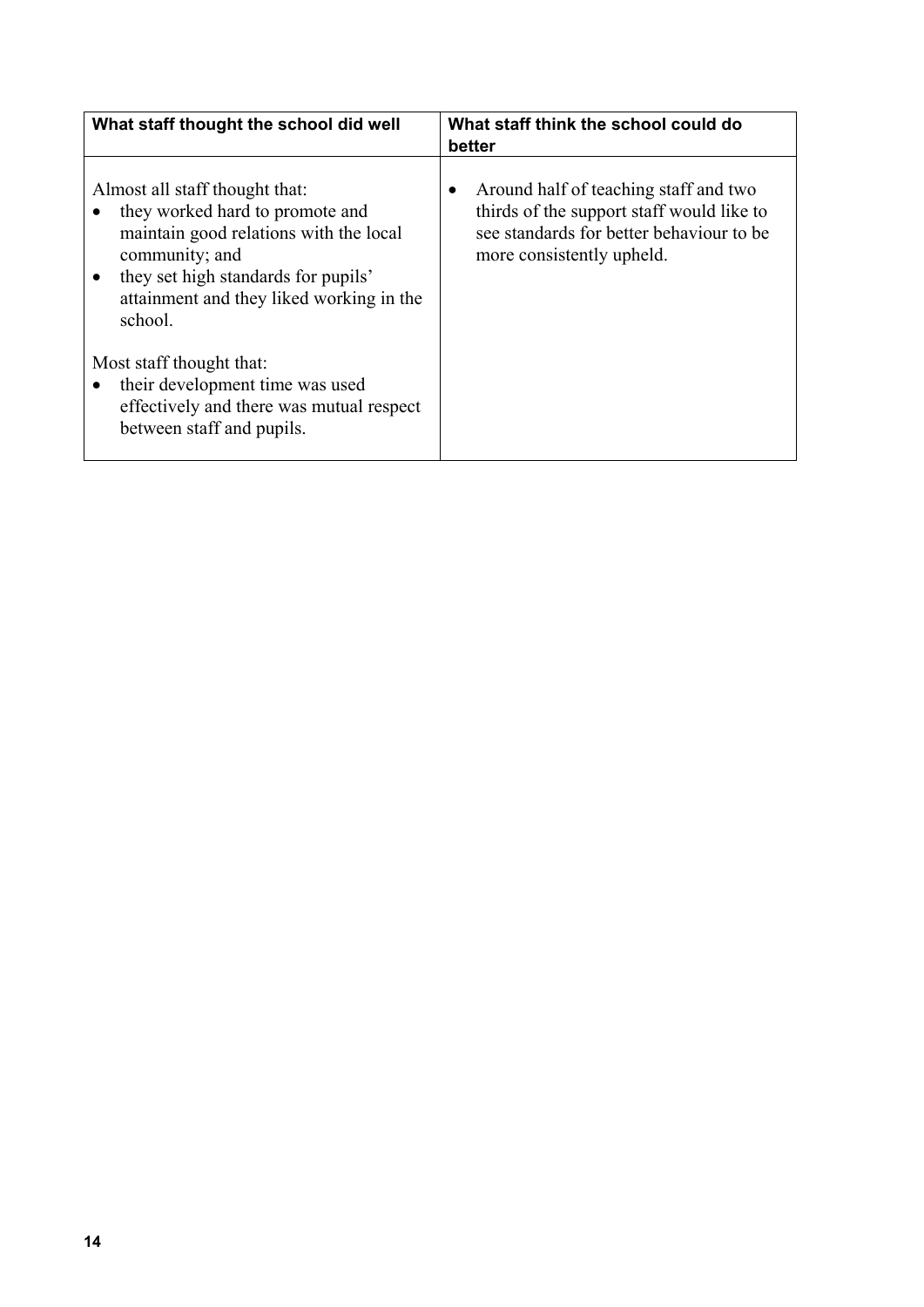## <span id="page-16-0"></span>**Appendix 3 Attainment in Scottish Qualifications Authority (SQA) National Qualifications**

## **Scottish Credit and Qualifications Framework (SCQF) levels:**

7: Advanced Higher at A-C/CSYS at A-C

6: Higher at A-C

-

5: Intermediate 2 at A-C; Standard Grade at 1-2

4: Intermediate 1 at A-C; Standard Grade at 3-4

3: Access 3 Cluster; Standard Grade at 5-6

#### **Percentage of relevant S4 roll attaining by end of S4**

|                                |                                     | 2004 | 2005 | 2006 |
|--------------------------------|-------------------------------------|------|------|------|
| <b>English and Mathematics</b> | Paisley Grammar School <sup>4</sup> | 93   | 93   | 94   |
| @ Level 3                      | <b>National</b>                     | 91   | 90   | 91   |
| 5+ @ Level 3 or Better         | <b>Paisley Grammar School</b>       | 92   | 92   | 95   |
|                                | <b>National</b>                     | 91   | 90   | 91   |
| 5+ @ Level 4 or Better         | <b>Paisley Grammar School</b>       | 87   | 83   | 81   |
|                                | <b>National</b>                     | 77   | 76   | 76   |
| 5+ @ Level 5 or Better         | <b>Paisley Grammar School</b>       | 39   | 39   | 37   |
|                                | <b>National</b>                     | 35   | 34   | 34   |

## **Percentage of relevant S4 roll attaining by end of S5**

|                          |                               | 2004 | 2005 | 2006 |
|--------------------------|-------------------------------|------|------|------|
| 5+ @ Level 4 or better   | <b>Paisley Grammar School</b> | 91   | 94   | 94   |
|                          | <b>National</b>               | 78   | 78   | 78   |
| 5+ @ Level 5 or better   | <b>Paisley Grammar School</b> | 51   | 52   | 50   |
|                          | <b>National</b>               | 45   | 45   | 45   |
| $1+$ @ Level 6 or better | <b>Paisley Grammar School</b> | 39   | 42   | 42   |
|                          | <b>National</b>               | 39   | 39   | 38   |
| 3+ @ Level 6 or better   | <b>Paisley Grammar School</b> | 24   | 26   | 24   |
|                          | <b>National</b>               | 23   | 23   | 21   |
| 5+ @ Level 6 or better   | <b>Paisley Grammar School</b> | 10   | 13   | 9    |
|                          | <b>National</b>               | 9    | 10   | 9    |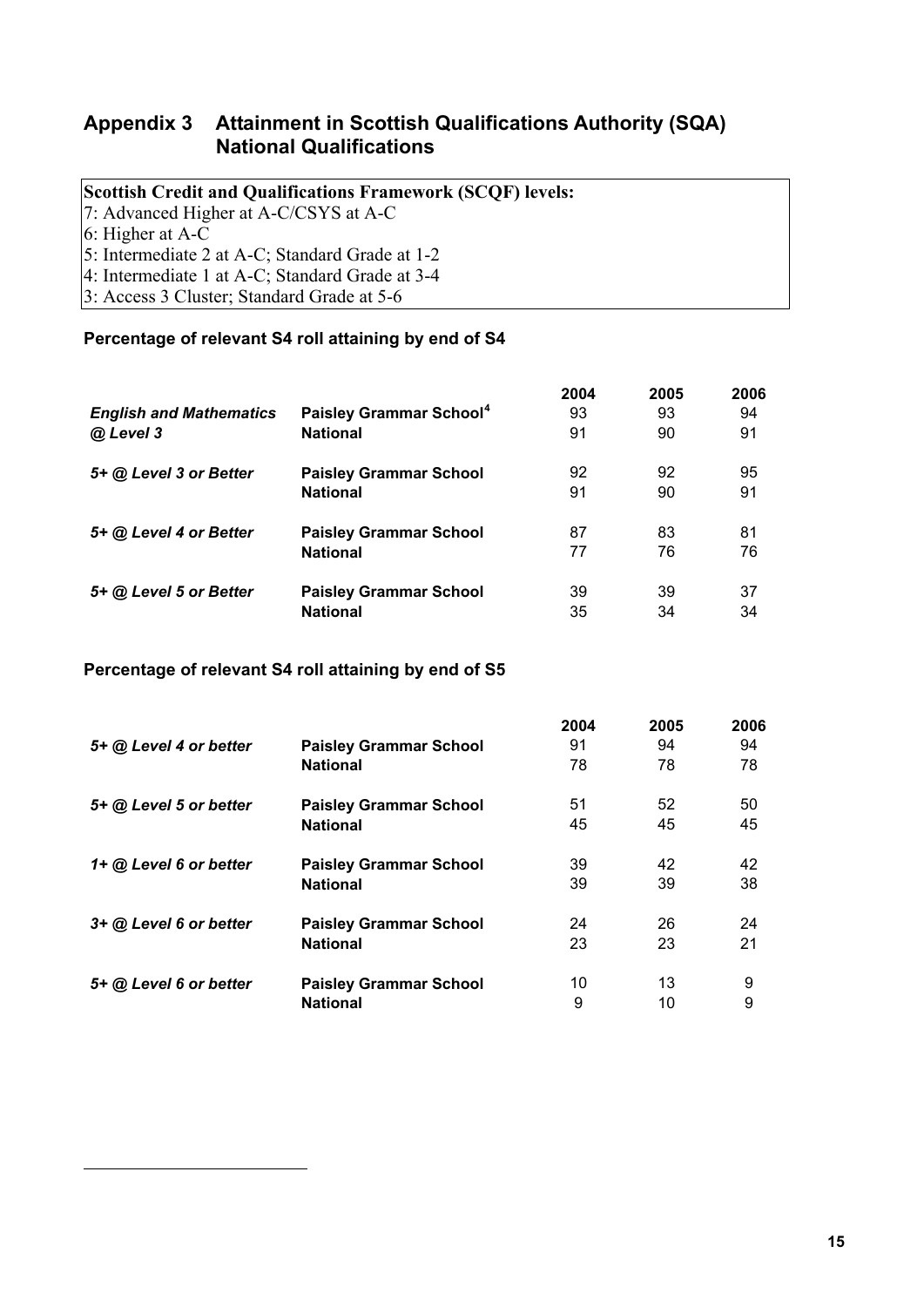# <span id="page-17-0"></span>**Percentage of relevant S4 roll attaining by end of S6**

|                        |                               | 2004 | 2005 | 2006 <sup>5</sup> |
|------------------------|-------------------------------|------|------|-------------------|
| 5+ @ Level 5 or better | <b>Paisley Grammar School</b> | 64   | 53   | 52                |
|                        | <b>National</b>               | 47   | 47   | 48                |
| 1+ @ Level 6 or better | <b>Paisley Grammar School</b> | 62   | 43   | 46                |
|                        | <b>National</b>               | 44   | 43   | 43                |
| 3+ @ Level 6 or better | <b>Paisley Grammar School</b> | 45   | 32   | 34                |
|                        | <b>National</b>               | 31   | 30   | 30                |
| 5+ @ Level 6 or better | <b>Paisley Grammar School</b> | 27   | 23   | 24                |
|                        | <b>National</b>               | 20   | 19   | 19                |
| 1+ @ Level 7 or better | <b>Paisley Grammar School</b> | 12   | 8    | 13                |
|                        | <b>National</b>               | 12   | 12   | 12                |

 4 Comparator schools data are not available for Paisley Grammar School 5 Pre Appeal